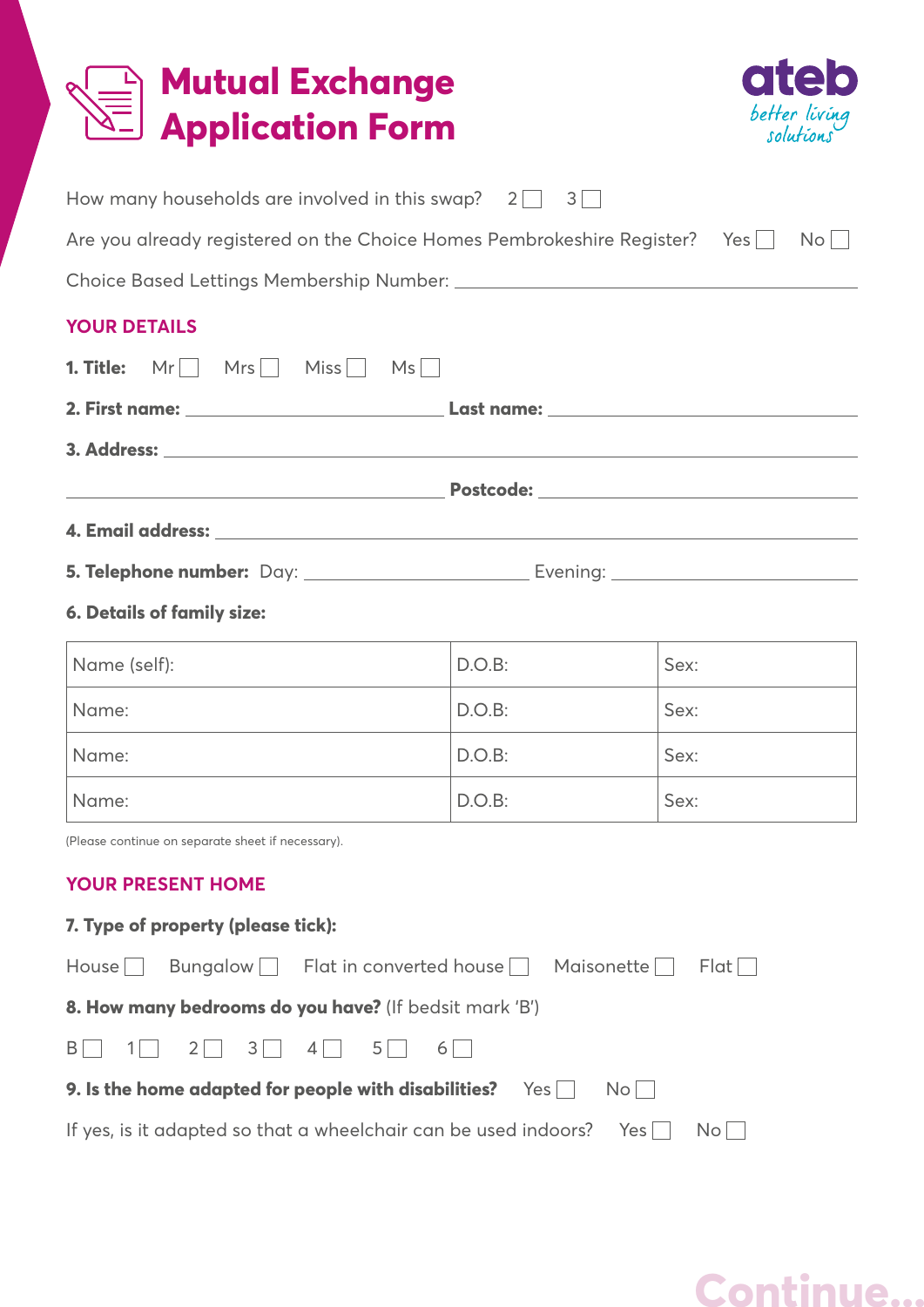## **DETAILS OF THE PERSON YOU WISH TO EXCHANGE WITH**

| Are you already registered on the Choice Homes Pembrokeshire Register? Yes $\Box$ No $\Box$                                                                                                                                              |        |      |
|------------------------------------------------------------------------------------------------------------------------------------------------------------------------------------------------------------------------------------------|--------|------|
|                                                                                                                                                                                                                                          |        |      |
|                                                                                                                                                                                                                                          |        |      |
|                                                                                                                                                                                                                                          |        |      |
|                                                                                                                                                                                                                                          |        |      |
|                                                                                                                                                                                                                                          |        |      |
|                                                                                                                                                                                                                                          |        |      |
| 14. Details of family size:                                                                                                                                                                                                              |        |      |
| Name (self):                                                                                                                                                                                                                             | D.O.B: | Sex: |
| Name:                                                                                                                                                                                                                                    | D.O.B: | Sex: |
| Name:                                                                                                                                                                                                                                    | D.O.B: | Sex: |
| Name:                                                                                                                                                                                                                                    | D.O.B: | Sex: |
| (Please continue on separate sheet if necessary).                                                                                                                                                                                        |        |      |
| 15. Name of landlord: The contract of the contract of the contract of the contract of the contract of the contract of the contract of the contract of the contract of the contract of the contract of the contract of the cont           |        |      |
| <b>16. Address of landlord:</b> <u>Andress of landlord:</u> Andress of landlord: Andress of landlord: Andress of landlord: Andress of landlord: Andress of landlord: Andress of landlord: Andress of landlord: Andress of landlord: Andr |        |      |
|                                                                                                                                                                                                                                          |        |      |
| Name of person to contact i.e name of housing officer: _________________________                                                                                                                                                         |        |      |
| 17. Do you have any criminal convictions or any anti-social behaviour allegations?                                                                                                                                                       |        |      |
| $Yes \Box No \Box$                                                                                                                                                                                                                       |        |      |
| 18. Do you have a support worker? Yes No                                                                                                                                                                                                 |        |      |
| 19. Do you have any pets? Yes No                                                                                                                                                                                                         |        |      |
|                                                                                                                                                                                                                                          |        |      |
| <b>REASON FOR EXCHANGE</b>                                                                                                                                                                                                               |        |      |
| Reason for mutual exchange: intermal content of the set of the set of the set of the set of the set of the set o                                                                                                                         |        |      |

Date exchange is required: <u>/ / / / / /</u>